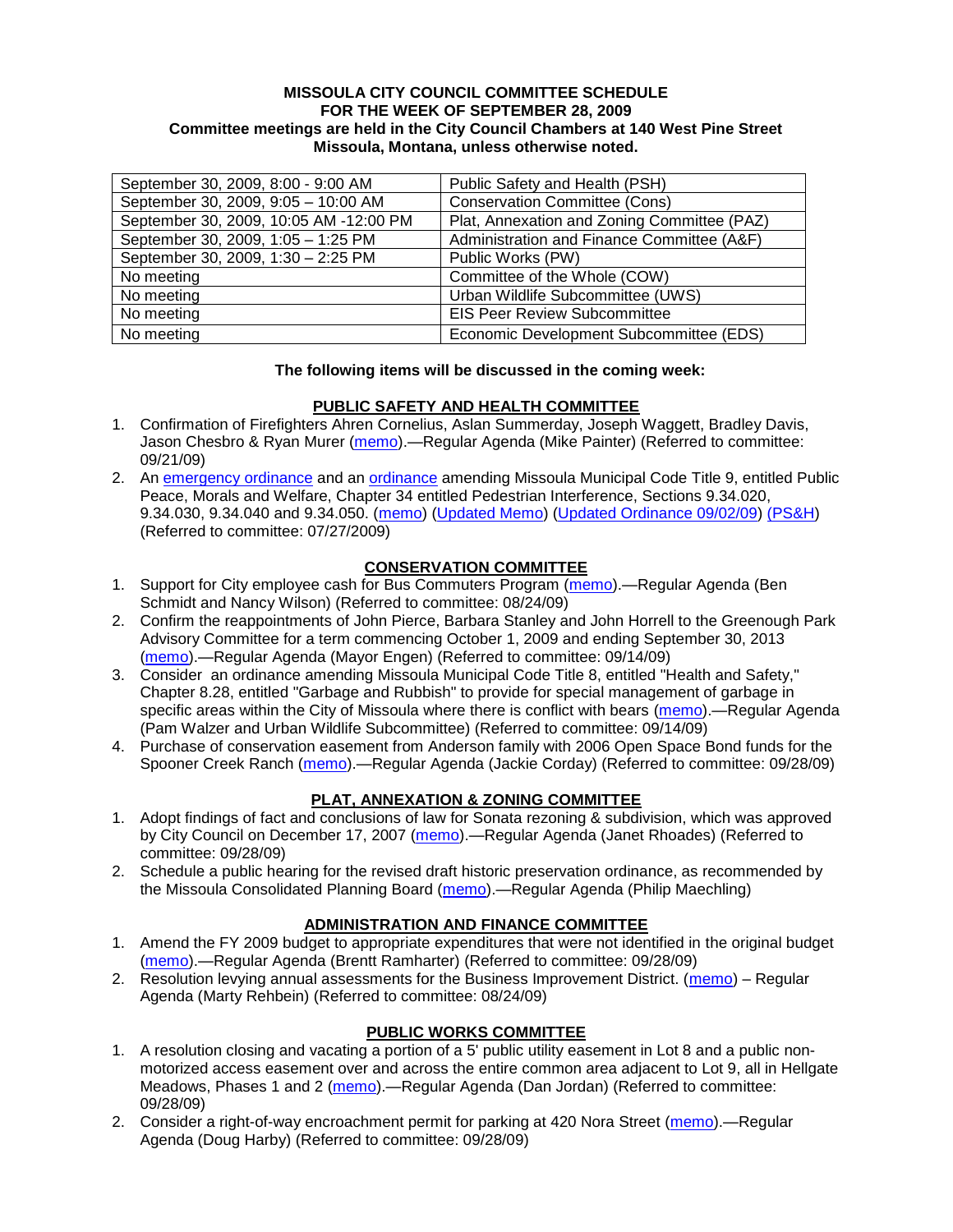3. Consider a resolution modifying resolution 7375 to change the date of the fuel reduction plan from January 1, 2011 to July 1, 2011 [\(memo\)](http://www.ci.missoula.mt.us/DocumentView.aspx?DID=2308).—Regular Agenda (Jack Stucky) (Referred to committee: 09/28/09)

# 

**The following items have been referred to City Council committees, but the committees will not discuss them in the coming week:**

# **PUBLIC SAFETY AND HEALTH COMMITTEE**

- 1. Health Department Update Ongoing in Committee. (Ellen Leahy)
- 2. Police Department Update Ongoing in Committee. (Mark Muir)
- 3. Fire Department Update Ongoing in Committee (Mike Painter)
- 4. An [ordinance](ftp://ftp.ci.missoula.mt.us/Packets/Council/2007/2007-02-05/07-01-31 Helmet and bikes psh.htm) amending Chapter 10.42 of the Missoula Municipal Code entitled "Bicycles" that would require minors to wear headgear while bicycling on streets, roadways, sidewalks, alleys and trails; and holding responsible the parent or guardian of a minor found to be in violation of this ordinance. [\(Alternative Ordinance\)](ftp://ftp.ci.missoula.mt.us/Packets/Council/2007/2007-02-26/07-02-19_Alternative_Helmet_and_bikes.htm) [\(PS&H\)](ftp://ftp.ci.missoula.mt.us/Packets/Council/2007/2007-02-05/070131psh.pdf) (Returned from Council floor: 2/26/07)
- 5. Update on the Police facility project. [\(memo\)](ftp://ftp.ci.missoula.mt.us/Packets/Council/2008/2008-05-12/Referrals/Buildingpresentationreferral.htm) Regular Agenda (Mark Muir)(Referred to committee: 05/12/08)
- 6. An [ordinance](ftp://ftp.ci.missoula.mt.us/Packets/Council/2008/2008-12-15/2008CatOrdinanceAmendment%5B1%5D.pdf) amending Missoula Municipal Code Chapter 6.09 entitled "Missoula Cat Ordinance" section 6.09.010 through 6.09.090 to amend definitions, to limit the number of cats over the age of four months that a person, family, or household can harbor, keep, or maintain to five and to enact other general amendments. [\(PS&H\)](ftp://ftp.ci.missoula.mt.us/Packets/Council/2008/2008-12-15/081210psh.pdf) (Returned from Council floor: 01/12/09)
- 7. An [ordinance](ftp://ftp.ci.missoula.mt.us/Packets/Council/2008/2008-12-15/DogOrdinance--PSHrevisions.pdf) amending Missoula Municipal Code Title 6 entitled "Animals" generally amending Chapter 6.04 entitled "Animals Running at Large" and Chapter 6.08 entitled "Dogs and Pet Shops," increasing the fee when an animal is impounded and establishing a fee for a boarding kennel license. [\(PS&H\)](ftp://ftp.ci.missoula.mt.us/Packets/Council/2008/2008-12-15/081210psh.pdf) (Returned from Council floor: 01/12/09)
- 8. Discussion on the MRL herbicide program within the city limits [\(memo\)](ftp://ftp.ci.missoula.mt.us/Packets/Council/2009/2009-05-18/Referrals/MRLWeedSprayingReferral.pdf).—Regular Agenda (Bob Jaffe) (Referred to committee: 05/18/09)
- 9. Authorize acceptance of the COPS (Community Oriented Policing Services) Hiring Recovery Program (CHRP) award [\(memo\)](http://www.ci.missoula.mt.us/DocumentView.aspx?DID=1999).—Regular Agenda (Mark Muir) (Referred to committee: 08/10/09)
- 10. Remove extraterritorial jurisdiction of the garbage ordinance [\(memo\)](http://www.ci.missoula.mt.us/DocumentView.aspx?DID=2229).—Regular Agenda (Pam Walzer)
- 11. Consider an ordinance of the Missoula City Council amending Missoula Municipal Code Title 10 entitled Vehicles and Traffic, Chapter 42 entitled Bicycles for the purpose of changing the requirements for complying with traffic control devices and removing conflicting registration requirements by amending Sections 10.42.030 and 10.42.040. [\(memo\)](http://www.ci.missoula.mt.us/DocumentView.aspx?DID=2223).—Regular Agenda (Pam Walzer)

# **PLAT, ANNEXATION & ZONING COMMITTEE**

- 1. Annexation. (see separate list at City Clerk's Office for pending annexations) (Ongoing in Committee)
- 2. Update the Rattlesnake Valley Comprehensive Plan Amendment [\(memo\)](ftp://ftp.ci.missoula.mt.us/Packets/Council/2007/2007-04-02/Referrals/Rattlesnake_Plan_Update_referral.pdf).—Regular Agenda (Dave Strohmaier) (Referred to committee: 04/02/07)
- 3. Discuss council's interest in pursuing a negotiated settlement over disputed trail conditions for Clark Fork Terrace No. 2 Subdivision [\(memo\)](ftp://ftp.ci.missoula.mt.us/Packets/Council/2008/2008-02-25/Referrals/Clark_Fork_Terrace_2.pdf).—Regular Agenda (Mayor Engen/Jim Nugent) (Referred to committee: 02/25/08)
- 4. Request to rezone the property legally described as Lot 3 of Scott Street Lots Subdivision, located in Section 16, T13N, R19W, P.M.M. form D (Industrial) to I-1 (Light Industrial), based on the finding of fact and conclusions of law. (PAZ [05/21/08\)](ftp://ftp.ci.missoula.mt.us/Packets/Council/2008/2008-06-02/080521paz.pdf) (Returned from Council floor: 6/2/08)
- 5. Correct the conflict in the height calculation regulations, between written language (a building envelope shall be established by showing the maximum vertical height allowed by zoning from finished grade) and the drawing on [page 151 o](ftp://www.co.missoula.mt.us/opg2/Documents/CurrentRegulations/CityZoningTitle19/CH19.67Hillside.pdf)f the [Zoning Ordinance.](ftp://www.co.missoula.mt.us/opg2/Documents/CurrentRegulations/CityZoningTitle19/CityOrdinanceLP.htm)--Regular Agenda (Ed Childers) (Referred to committee: 3/27/06)
- 6. Ongoing discussion of City planning issues with members of the Planning Board.--Regular Agenda (Bob Jaffe) (Referred to committee: 3/20/06)
- 7. Discussion on assuring the currency of growth policy amendments [\(memo\)](ftp://ftp.ci.missoula.mt.us/Packets/Council/2008/2008-09-08/Referrals/Plan_updates.pdf)—Regular Agenda (Dave Strohmaier) (Referred to committee: 09/08/08)
- 8. Consider an interim emergency ordinance for proposed amendments to the City Zoning Ordinance, Chapter 19.90 Signs [\(memo\)](ftp://ftp.ci.missoula.mt.us/Packets/Council/2008/2008-12-15/Referrals/ElectronicSignOrdinanceMemo.pdf).—Regular Agenda (Tom Zavitz) (Referred to committee: 12/15/08)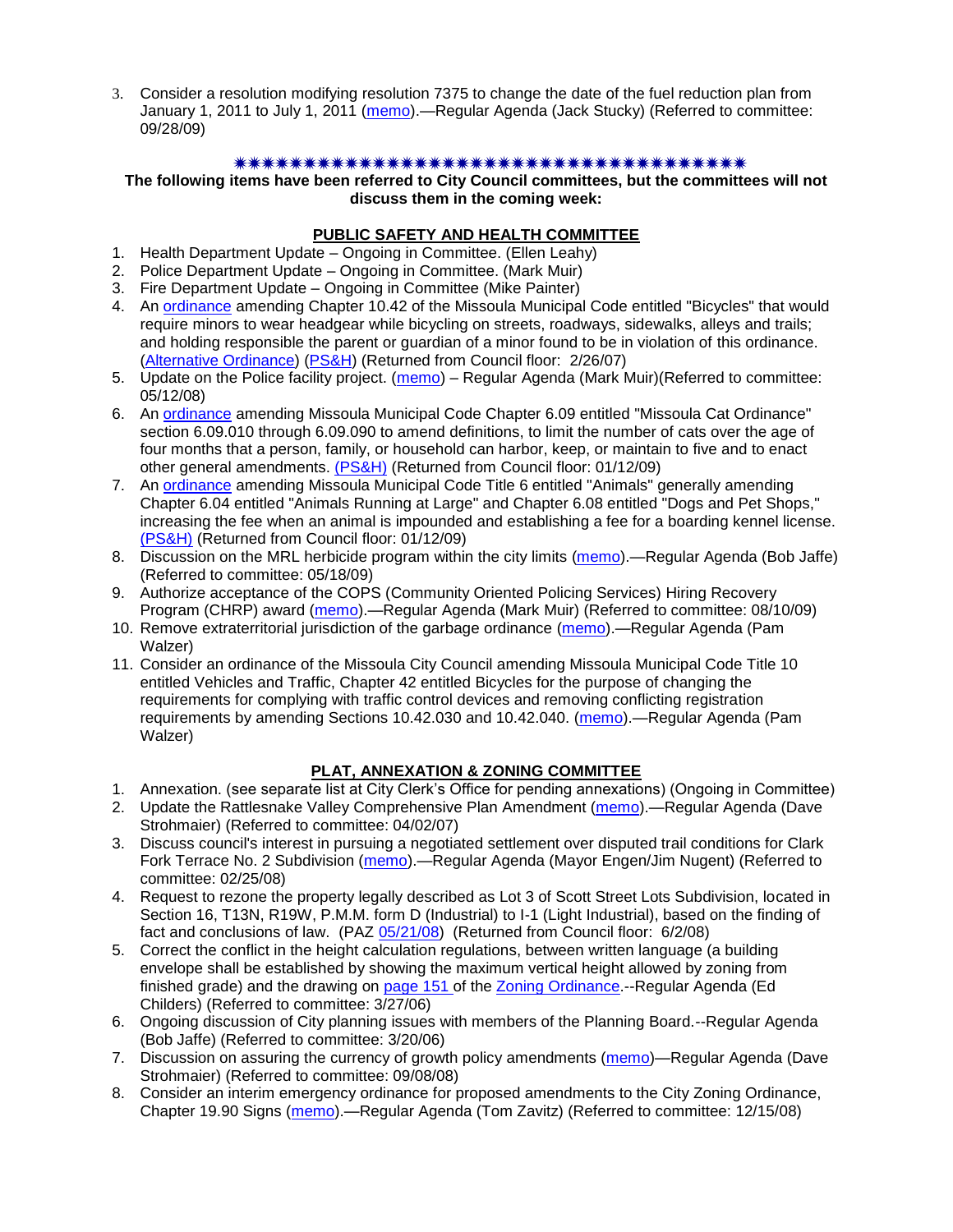- 9. Consolidated Public Review Draft of the Missoula City Zoning Ordinance submitted by Duncan Associates to the Missoula Consolidate Planning Board for its review and recommendation [\(memo\)](ftp://ftp.ci.missoula.mt.us/Packets/Council/2009/2009-02-09/Referrals/CodeRewritetoPBMemo.pdf).—Regular Agenda (Roger Millar) (Referred to committee: 02/09/09)
- 10. Discussion of OPG's [task list](ftp://ftp.ci.missoula.mt.us/Packets/Council/2008/2008-07-07/UITaskList.pdf) and workload [\(Urban Initiatives work plan\)](ftp://ftp.ci.missoula.mt.us/Packets/Council/2006/2006-06-12/Referrals/Urban_Init.htm).—Regular Agenda (Mike Barton) (Referred to committee: 06/12/06)
- 11. Develop policies and procedures regarding ag land mitigation [\(memo\)](http://www.ci.missoula.mt.us/DocumentView.aspx?DID=1272).—Regular Agenda (Lyn Hellegaard) (Referred to committee: 06/01/09)
- 12. Appoint one member to the Historic Preservation Commission an "At Large" position for the term commencing immediately through December 31, 2012, and appoint one member to the Eastside sector for the term commencing immediately through December 31, 2011 [\(memo\)](http://www.ci.missoula.mt.us/DocumentView.aspx?DID=2128).—Regular Agenda (Kelly Elam) (Referred to committee: 08/24/09)
- 13. [Petition 9441—](http://www.ci.missoula.mt.us/DocumentView.aspx?DID=2303)Donald L. Pearson and Alta I. Pearson; 5565 Mullan Road; A tract of land located in the Southeast one-quarter (SE 1/4) of the Northwest one-quarter (NW 1/4) of Section 13, Township 13 N, Range 20 W, P.M.M.; Geocode 219913302020000; Petition for Annexation

# **ADMINISTRATION AND FINANCE COMMITTEE**

- 1. Approve claims. (Ongoing) (Consent Agenda)
- 2. Approve journal vouchers. (Ongoing) (Consent Agenda)
- 3. Approve budget transfers. (Ongoing) (Consent Agenda)
- 4. [Resolution](ftp://ftp.ci.missoula.mt.us/Packets/Council/2008/2008-09-22/referrals/Sewerrateresolution.pdf) revising the City's sewer use fee structure and increasing sanitary sewer rates by 5% per year for four years to support infrastructure improvements required to operate the city's sanitary sewer system. [\(A&F\)](ftp://ftp.ci.missoula.mt.us/Packets/Council/2008/2008-10-06/081001af.pdf) [\(Slideshow presentation as a webpage\)](ftp://ftp.ci.missoula.mt.us/Packets/Council/2008/2008-11-03/2008-11-03SewerUserRateIncrease_files/frame.htm) (Returned from Council floor: 11/03/08)
- 5. An ordinance amending the municipal code as it relates to bike licensing.  $(A&F)$  (Returned from council floor: 12/15/08)
- 6. Amend City Council Rule 21(a) to clarify quorum requirements [\(memo\)](ftp://ftp.ci.missoula.mt.us/Packets/Council/2008/2008-04-28/Referrals/CouncilRule21aReferral.pdf).—Regular Agenda (Jason Wiener) (Referred to committee: 04/28/08) (*Tabled in Committee on 02/11/09*)
- 7. Implications of establishing maintenance districts. [\(memo\)](ftp://ftp.ci.missoula.mt.us/Packets/Council/2009/2009-05-11/Referrals/MaintenanceDistricts.pdf) Regular Agenda (Bob Jaffe) (Referred to committee: 05/11/09)
- 8. Review the FY 2010-14 CIP projects in committee [\(memo\)](ftp://ftp.ci.missoula.mt.us/Packets/Council/2009/2009-03-23/Referrals/RefAFCIPBudgetReviewFY2010-2014CIP.pdf).—Regular Agenda (Brentt Ramharter) (Referred to committee: 03/23/09)
- 9. Consider the establishment of Parks and Street Maintenance Districts [\(memo\)](ftp://ftp.ci.missoula.mt.us/Packets/Council/2009/2009-05-04/Referrals/MaintenanceDistricts.pdf).—Regular Agenda (Bob Jaffe) (Referred to committee: 05/04/09)
- 10. Clarify position of council member who also serves on the board of a non-profit agency that has dealings with the city. [\(memo\)](http://www.ci.missoula.mt.us/DocumentView.aspx?DID=1840) – Regular Agenda (Ed Childers) (Referred to committee: 07/20/2009)

# **PUBLIC WORKS COMMITTEE**

- 1. Consider the sizes of grease interceptors for the restaurant industry [\(memo\)](ftp://ftp.ci.missoula.mt.us/Packets/Council/2008/2008-04-21/Referrals/Industrial_waste_restaurants.pdf).—Regular Agenda (Stacy Rye and Bob Jaffe) (Referred to committee: 04/21/08)
- 2. Consider restructuring the city's Sewer Loan Program along the lines of the recently approved change to the Sidewalk & Curb Loan Fund.—Regular Agenda (Ed Childers) (Referred to committee: 06/26/06)
- 3. Information item to present the City's Master Sidewalk Plan. [\(memo\)](ftp://ftp.ci.missoula.mt.us/packets/council/2009/2009-01-12/Referrals/MstrSdwlkPlnREF.pdf)—Regular Agenda (Doug Harby) (Referred to committee: 01/12/09)
- 4. Approve and authorize the Mayor to sign an agreement with the Montana Department of Transportation to receive \$49,742 for a Safe Routes to School project at Paxson School. [\(PW\)](http://www.ci.missoula.mt.us/Archive.aspx?ADID=1248)

# **COMMITTEE OF THE WHOLE**

- 1. Mayor's Update Ongoing in Committee. (Mayor Engen)
- 2. Updates from Council representatives on the Health Board, Community Forum, Transportation Policy Coordinating Committee, other boards and commissions as necessary. – (Ongoing in Committee)
- 3. Joint meeting of the Mayor, City Council and County Commission; a facilitated quarterly OPG review as directed in the [Interlocal Agreement](ftp://ftp.ci.missoula.mt.us/Documents/Mayor/OPG/Adopted-ILA-2005.pdf) (Agenda)—Ongoing (Mayor Engen)
- 4. Develop short and mid-term goals [\(memo\)](ftp://ftp.ci.missoula.mt.us/Packets/Council/2007/2007-04-23/Referrals/Council_Goals.pdf).—Regular Agenda (Bob Jaffe) (Referred to committee: 4/23/2007)
- 5. Discuss possibilities for enhancing the applicant pool for vacancies on volunteer boards and commissions [\(memo\)](ftp://ftp.ci.missoula.mt.us/Packets/Council/2007/2007-09-17/Referrals/board_and_commission_recruitment.pdf).—Regular Agenda (Dave Strohmaier) (Referred to committee: 09/17/07)
- 6. Joint meeting between the Missoula City Council and the Missoula County Public Schools' Board of Trustees [\(memo\)](ftp://ftp.ci.missoula.mt.us/Packets/Council/2007/2007-09-17/Referrals/Council_School_Board_referral.pdf).—Regular Agenda (Dave Strohmaier) (Referred to committee: 09/17/07)